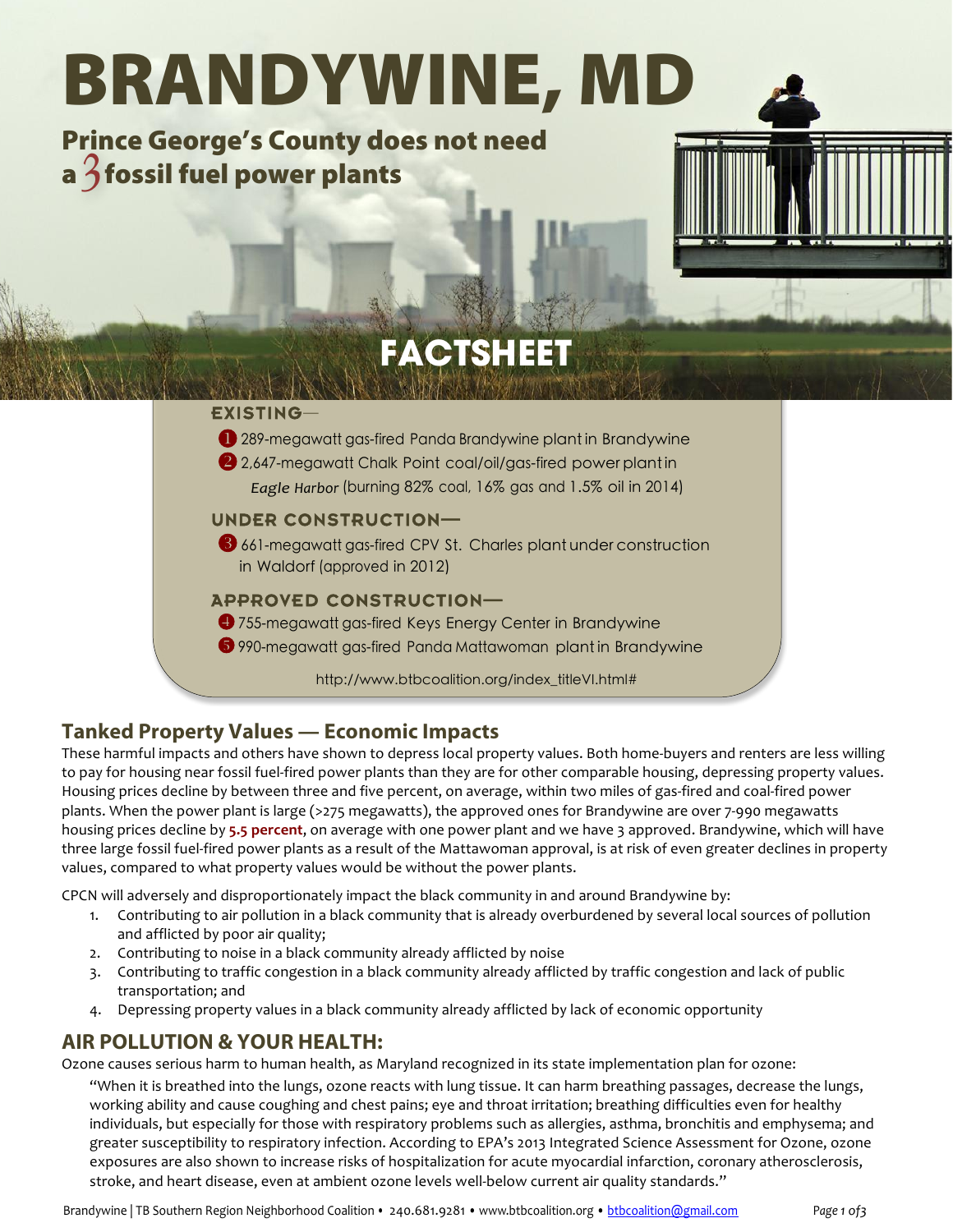|                                                                           | Facility-wide Emission Limit (tons per year) Pollutant |                    |  |
|---------------------------------------------------------------------------|--------------------------------------------------------|--------------------|--|
|                                                                           | PANDA MATTAWOMAN                                       | <b>KEYS ENERGY</b> |  |
| Particulate Matter (PM)-Filterable                                        | 82.9                                                   | 77.3               |  |
| Particulate Matter less than 10 microns (PM10)—Filterable & Condensable   | 149.8                                                  | 94.5               |  |
| Particulate Matter less than 2.5 microns (PM2.5)—Filterable & Condensable | 146.8                                                  | no limit           |  |
| Sulfur Dioxide (SO <sub>2</sub> )                                         | 19.6                                                   | no limit           |  |
| Nitrogen Oxides (NO <sub>x</sub> )                                        | 220.7                                                  | 157.1              |  |
| Carbon Monoxide (CO)                                                      | 558.4                                                  | 203.9              |  |
| Volatile Organic Compounds (VOCs)                                         | 144.1                                                  | 56.4               |  |
| Sulfuric Acid Mist (SAM)                                                  | 11.2                                                   | no limit           |  |
| Greenhouse Gas (GHG) as Carbon Dioxide Equivalent ( $CO2e$ )              | 3,738,364 *                                            | $2,467,912*$       |  |

\*These numbers are incorrect and low, because EPA used the scientifically outdated lower number for methane's impacts on global warming (25x instead of 86x), and also didn't count methane leaks throughout the gas system leading to the power plant.

EPA has designated Prince George's County as already having illegally high and unhealthy levels of ground-level ozone, which triggers asthma attacks. Nitrogen oxide pollution contributes to ground level ozone, mostly on hotter summer days. In the summers, the prevailing winds blow from the southwest to the northeast (in winter, it's northwest to southeast). This means that in the summer, when the ozone levels are most dangerous, the plumes from four of the five power plants all line up from St. Charles to Brandywine, directing that pollution to the more populated areas of the county, around Upper Marlboro (which also is home to the county's landfill, the state's only sewage sludge incinerator and a possible new trash incinerator being explored by the county – all sources which are comparable to major power plants when it comes to air pollution). This presents a serious public health problem, as the clustering and lining up of the plumes during summer is especially dangerous.

The U.S. Environmental Protection Agency's August 19th, 2015 comments on the Panda Mattawoman plant state the following concerns with their proposed air pollution permit:

- *Panda's particulate matter (PM, or soot) emissions limits aren't strong enough*.
- \* PM contributes to heart attacks, aggravated asthma and other heart, lung and respiratory problems.
- *There are no limits on lead pollution,* even though the environmental review\*document discusses lead emissions. Lead causes numerous health problems including ADHD, learning disabilities, violent behavior, low birth weight, kidney problems and much more.
- The proposed emissions limit for ammonia is about 5 times higher than the largest emitter of ammonia pollution *in the state.*
- \* On carbon monoxide pollution, EPA writes: "The emissions for Brandywine seem very high given the nature of the *source."*
- \* Panda Mattawoman failed to look at all other pollution sources in the analysis of the cumulative effect of this new plant plus other sources such as Chalk Point.

#### **PIPELINES &POWER LINES—**

Multiple new gas pipelines are planned to bring natural gas upfrom Cove Point in Calvert County. These pipelines will destroy wetlands on their way to Brandy- wine, as Mattawoman Watershed Society and others have objected to. Addi-tional power lines will likely also be needed, which could means more herbicide spraying along rights-of-way.

Cooling with sewer water? An additional 10-15 mile pipeline would bring sewage effluent from WSSC's Piscataway sewage treatment plant to Brandy- wine to use as cooling water instead of fresh water. This pipeline requires approval from the Prince George's Department of Permits and Inspections, WSSC and the Maryland Highway Administration. Sewage effluent (the liquids that are separated out at a sewage treatment plant) is a highly contaminated solution containing disinfection byproducts, metals and numerous classes of discarded and excreted biologically active chemicals such as active pharmaceutical ingredients and personal care products, endocrine disrupting compounds, mutagenic cytotoxins and others. Cooling with this sewage effluent means evaporating this contaminated water into the air above Brandywine.

#### **ENVIRONMENTAL JUSTICE—**

*The community is* 66% African-American within 10 miles of the two new power plants planned for Brandywine. It's a classic case of what is known in the field as environmental racism, where polluting industries disproportionately impacts people of color. The Civil Rights Act of 1964 makes it illegal for federally-funded entities (including the state of Maryland and the County) to take actions that have a discriminatory effect on racial minorities. Approving these power plants is a violation of the Civil Rights Act and would warrant the filing of a legal complaint with EPA's Office of Civil Rights.